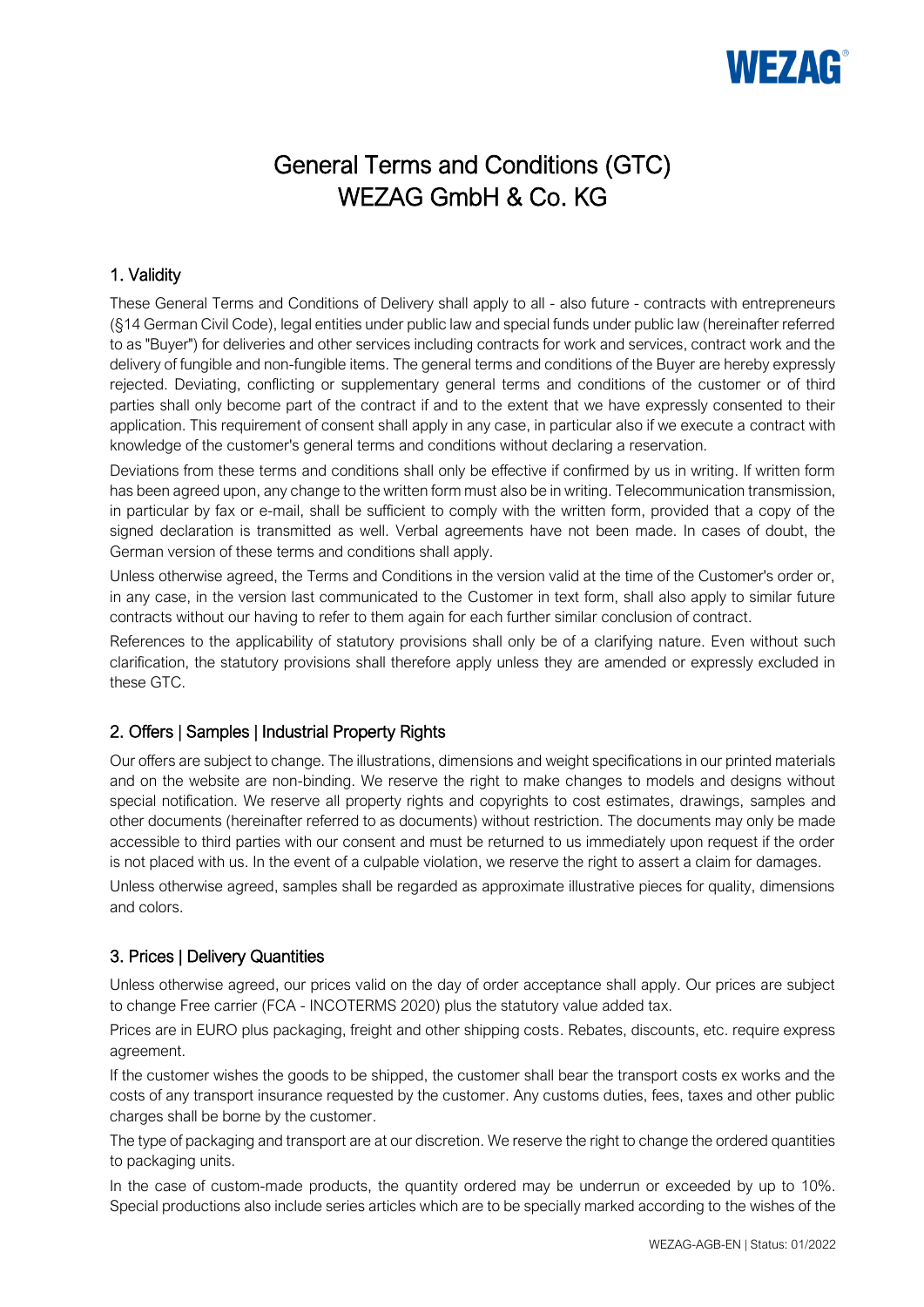

purchaser. Technical or design features which have not been expressly ordered or specified may be determined by us in accordance with technical requirements.

In case that after the finalization of the delivery contract, extraordinary increases in costs, e. g. for raw materials, energy or freight, occur at WEZAG GmbH & Co. KG or its suppliers, and if these lead to an increase in the purchase or cost prices of WEZAG GmbH & Co. KG, the latter shall be entitled, after the expiry of a commitment period of four weeks, to demand negotiations on an appropriate price adjustment from the purchaser. If an agreement is not reached, WEZAG GmbH & Co. KG shall be released from the delivery obligation for the part of the delivery contract not yet executed.

#### 4. Terms of Payment

Payments shall be made in accordance with the payment terms and discounts stated on the invoices as of the invoice date, otherwise immediately net.

Payment is only possible by bank transfer.

We are entitled at any time, even within the framework of an ongoing business relationship, to make a delivery in whole or in part only against advance payment. We declare a corresponding reservation at the latest with the order confirmation.

The customer shall only be entitled to rights of set-off or retention insofar as his claim has been legally established or is undisputed.

If, after conclusion of the contract, it becomes apparent (e.g., by filing for insolvency proceedings) that our claim to the purchase price is jeopardized by the customer's inability to perform, we shall be entitled to refuse performance in accordance with the statutory provisions and - if necessary, after setting a deadline - to withdraw from the contract (§321 BGB German law). This shall also apply insofar as our obligation to perform is not yet due. In such cases, we may also declare due all claims arising from the current business relationship with the Buyer. A lack of ability to perform by the purchaser shall also be deemed to exist if the purchaser is at least three weeks overdue with the payment.

Upon expiration of the agreed payment period, the customer shall be in default. During the period of default, interest shall be charged on the purchase price at the applicable statutory default interest rate for entrepreneurs. The assertion of higher interest rates and further damages shall remain unaffected.

If the customer is in default of payment of an invoice, all our claims arising from the business relationship with the customer shall become due for payment immediately.

The agreement of a later due date or the deferral of the purchase price requires a written agreement.

#### 5. Conclusion of Contract

The order of the goods by the customer shall be deemed to be a binding offer of contract. Unless otherwise stated in the order, we shall be entitled to accept this contractual offer within 2 weeks of receipt by us. The acceptance can be declared by us either in writing (e.g., by order confirmation), in text form or by delivery of the goods to the customer.

#### 6. Retention of Title

Any delivered goods shall remain the property of WEZAG GmbH & Co. KG (reserved goods) until the purchase price has been paid in full.

Furthermore, the delivered goods shall remain the property (reserved goods) of WEZAG GmbH & Co. KG until all claims, in particular the respective balance claims, to which we are entitled within the scope of the business relationship have been settled (balance reservation). This shall also apply to claims arising in the future and conditional claims and also if payments are made on specifically designated claims. This reservation of balance shall finally expire upon settlement of all claims still outstanding at the time of payment and covered by this reservation of balance. However, the balance reservation shall not apply to advance payment or cash transactions within the meaning of § 142 of the German Insolvency Code.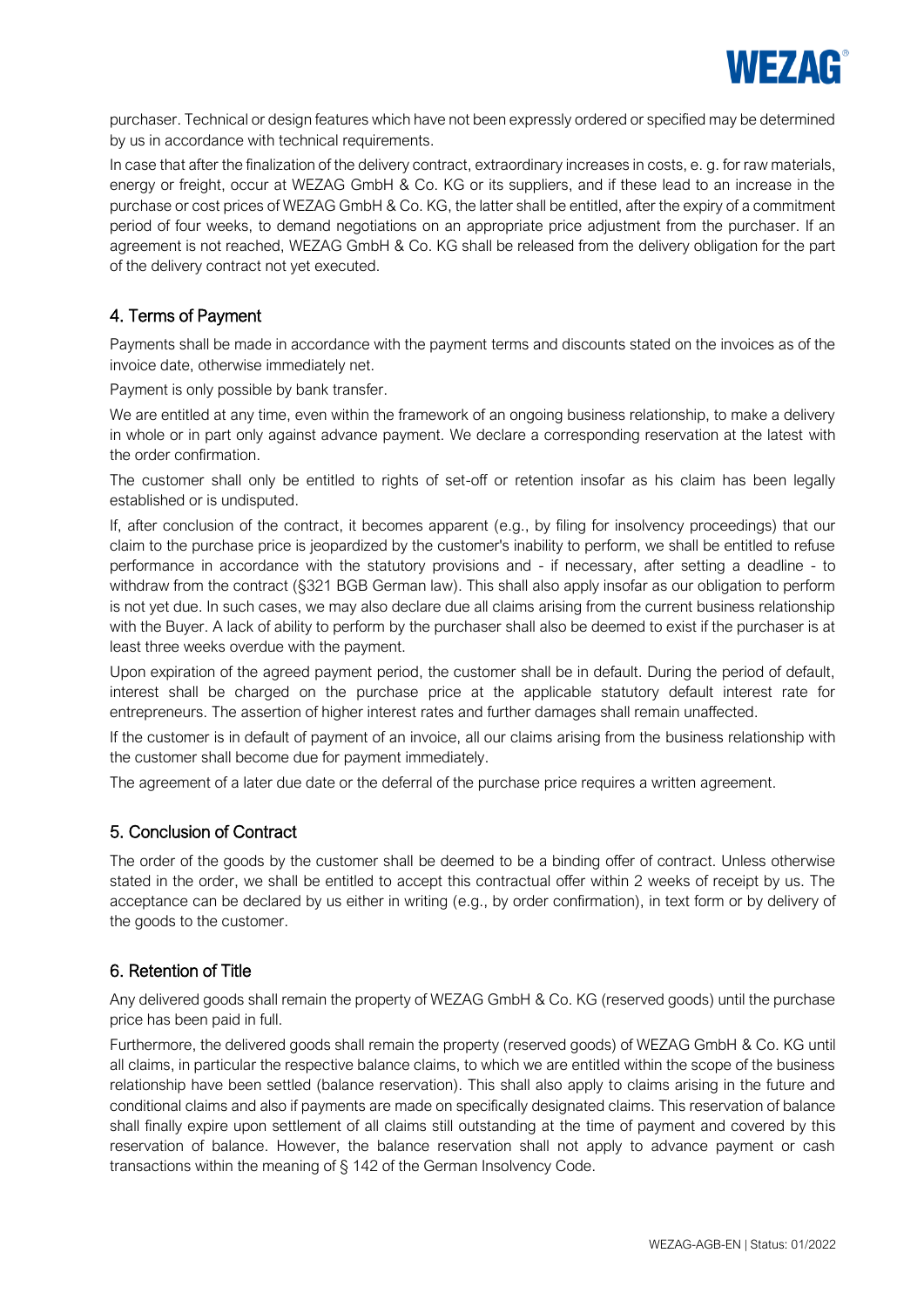

The customer must inform us immediately in writing if an application is made to open insolvency proceedings or if third parties (e.g., seizures) have access to the goods belonging to us. In the event of conduct by the customer in breach of contract, in particular in the event of non-payment of the purchase price due, we shall be entitled to withdraw from the contract in accordance with the statutory provisions and to demand the surrender of the goods on the basis of the retention of title and withdrawal in accordance with the statutory provisions.

Until revoked, the customer is authorized to resell and/or process the goods subject to retention of title in the ordinary course of business. In this case, the following provisions shall apply in addition.

- (a) The retention of title shall extend to the products resulting from the processing, mixing or combination of our goods at their full value, whereby we shall be deemed to be the manufacturer. If, in the event of processing, mixing or combining with goods of third parties, their right of ownership remains, we shall acquire co-ownership in proportion to the invoice values of the processed, mixed or combined goods. Otherwise, the same shall apply to the resulting product as to the goods delivered under retention of title.
- (b) The Customer hereby assigns to us by way of security any claims against third parties arising from the resale of the goods or the product in their entirety or in the amount of our co-ownership share, if any, in accordance with the preceding paragraph. We accept the assignment. The obligations of the customer stated in paragraph 2 shall also apply in respect of the assigned claims.
- (c) The customer shall remain authorized to collect the claim in addition to us. We undertake not to collect the claim as long as the customer meets his payment obligations towards us, there is no deficiency in his ability to pay and we do not assert the reservation of title by exercising a right. If this is the case, however, we may demand that the customer inform us of the assigned claims and their debtors, provide all information necessary for collection, hand over the relevant documents and inform the debtors (third parties) of the assignment. Furthermore, in this case we shall be entitled to revoke the customer's authorization to further sell and process the goods subject to retention of title.

# 7. Delivery Period and Delay in Delivery

Unless a delivery period has been expressly stated in writing as binding, the information on delivery or performance periods shall only be non-binding. Delivery or performance periods (delivery deadlines) shall commence on the date of our order confirmation and shall only apply on condition that all technical and other details of the order have been clarified in good time and that all obligations of the Purchaser, such as the provision of all official certificates and documents, have been provided and fulfilled in good time.

The delivery period shall be extended by the period in which the purchaser is in default with his contractual obligations - within an ongoing business relationship also from other contracts. Our delivery obligation is subject to correct and timely self-delivery, unless the incorrect or delayed self-delivery is our fault. Delivery periods shall be deemed to have been complied with if the goods have left our works or notification of readiness for dispatch has been given by the time they expire. We reserve the right to make partial deliveries.

The delivery period shall be extended appropriately - also within a delay - in the event of force majeure and all unforeseen hindrances occurring after conclusion of the contract for which we are not responsible (in particular also pandemics, operational disruptions, strikes, lockouts or disruption of traffic routes), insofar as such hindrances demonstrably have a considerable influence on the intended execution or delivery. This shall also apply if these circumstances occur at our suppliers, sub-suppliers or sub-contractors. We shall notify the Purchaser of the beginning and end of such hindrances as soon as possible. The purchaser may demand a declaration from us as to whether we wish to withdraw from the contract or deliver or perform within a reasonable period of time. If we do not make such a declaration without delay, the customer may withdraw from the contract. Claims for damages are excluded in these cases.

We shall not be liable under any circumstances for deliveries delayed or not made (impossibility) due to the fault of our suppliers. However, we undertake to assign any claims for compensation against the upstream supplier to the customer.

If, after conclusion of the contract, we become aware of facts, in particular default of payment with regard to earlier deliveries, which, according to prudent business judgment, indicate a significant deterioration of assets,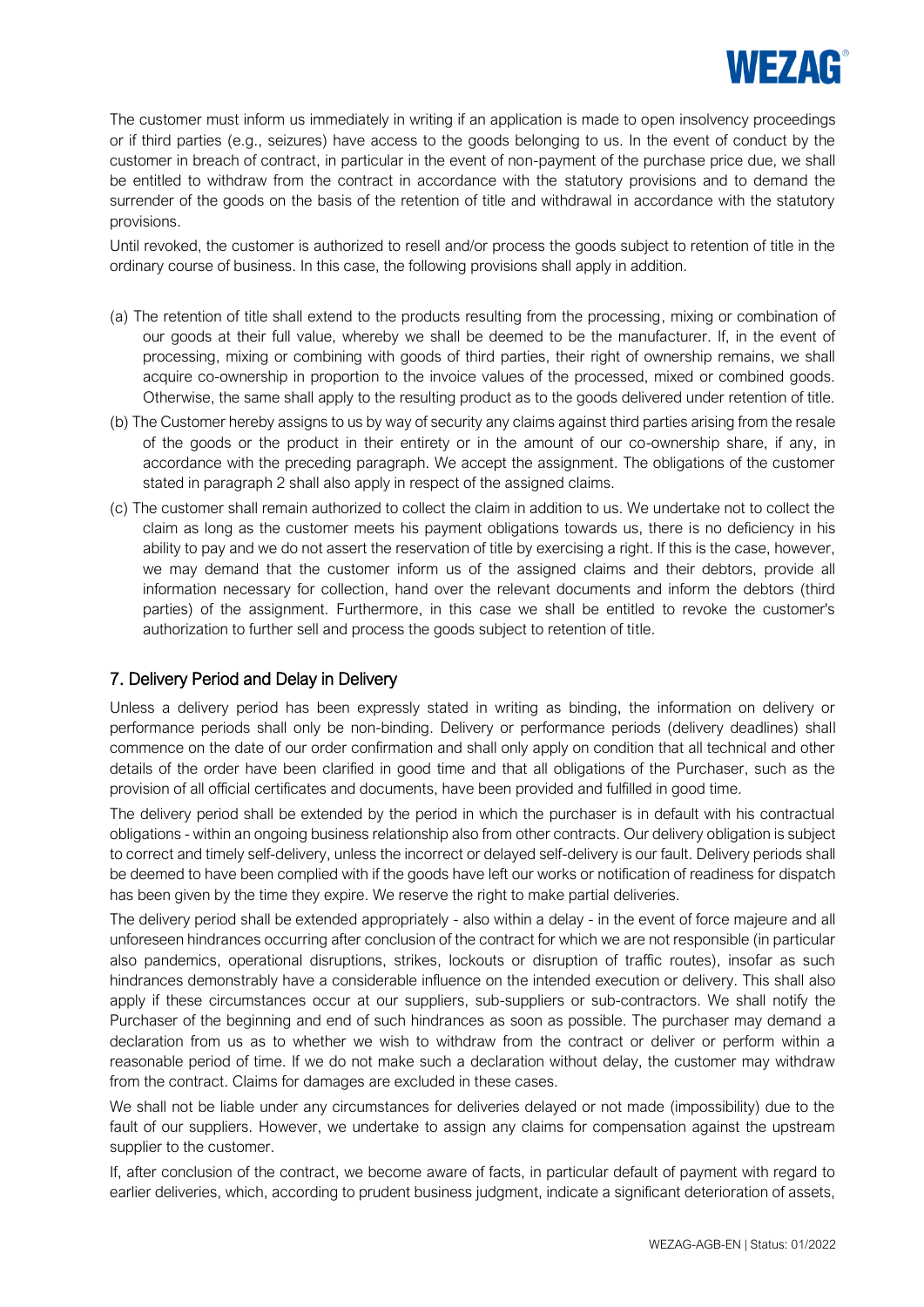

we shall be entitled to refuse the performance incumbent upon us until counter-performance has been affected or adequate security has been provided for the performance to be rendered by us.

If we are obligated to advance performance, we shall be entitled to demand reasonable security for the performance to be rendered by us. In this case, we may set a reasonable period of time within which our contracting party shall, at its option, concurrently effect the counter-performance or provide the reasonable security. After expiry of the deadline set by us, we shall be entitled to withdraw from the contract. In this case, partial deliveries effected by us shall be due for payment immediately.

Partial performance and partial deliveries are permissible to a reasonable extent. We may demand part payments to a reasonable extent.

If the customer does not accept the delivered goods, WEZAG GmbH & Co. KG shall be entitled to withdraw from the contract or to claim damages for non-performance after the fruitless expiry of a grace period of two weeks.

The delivered goods shall also be accepted by the customer in cases of insignificant defects without prejudice to his warranty rights.

#### 8. Dispatch, Transfer of Risk

If shipment is delayed due to the request or fault of the purchaser, the goods shall be stored at the expense and risk of the purchaser. In this case, notification of readiness for dispatch shall be deemed equivalent to dispatch. Upon storage, the invoice for the goods shall become due immediately.

If the transport is carried out with our own vehicle or with third-party vehicles, the goods shall be deemed to have been handed over at the latest as soon as they are available to the recipient in front of the delivery point on a paved roadway and on the wagon.

With the handing over of the goods to the forwarding agent or carrier, at the latest, however, when the goods leave the warehouse or the factory, the risk shall pass to the purchaser for all transactions, including free domicile deliveries.

#### 9. Claims for Defects/Statute of Limitations

The preservation of claims for defects presupposes the observance of the statutory duties of examination and notification of defects (§§ 377, 381 HGB). In the case of material defects, these must be reported in text form without delay, but no later than seven days after delivery. Material defects that cannot be discovered within this period even with the most careful inspection must be reported in text form immediately, at the latest within seven days of discovery. We reserve the right either to remedy the defect or to deliver goods free of defects. For the purpose of subsequent performance, the buyer has to provide us with the goods (§ 439 para. 6 BGB).

We are entitled to make the subsequent performance owed dependent on the customer paying the purchase price due.

Transport damage must also be reported to the carrier. If shortages are discovered, the gross and net weight of the shipment must be determined and copies of the delivery bills and freight documents must be sent to us, otherwise the complaint cannot be processed.

The limitation period for all claims for defects, including claims for damages, is one year from delivery. This shall not apply insofar as § 438 para. 1 no. 2 BGB; §§ 478, 479 BGB or §634 a para. 1 no. 2 BGB prescribe longer periods as well as in cases of injury to life, limb or health, in the event of an intentional or grossly negligent breach of duty by us or in the event of fraudulent concealment of a defect.

The above limitation period of the law on sales shall also apply to contractual and non-contractual claims for damages of the customer based on a defect of the goods, unless the application of the regular statutory limitation period (§§ 195, 199 BGB) would lead to a shorter limitation period in individual cases.

There shall be no claim for defects if the delivered goods have been damaged by improper handling or improper loads. In addition, there are no claims for defects if the purchased item is not suitable for normal use or does not have the usual quality (exclusion of § 434 para. 3 BGB).